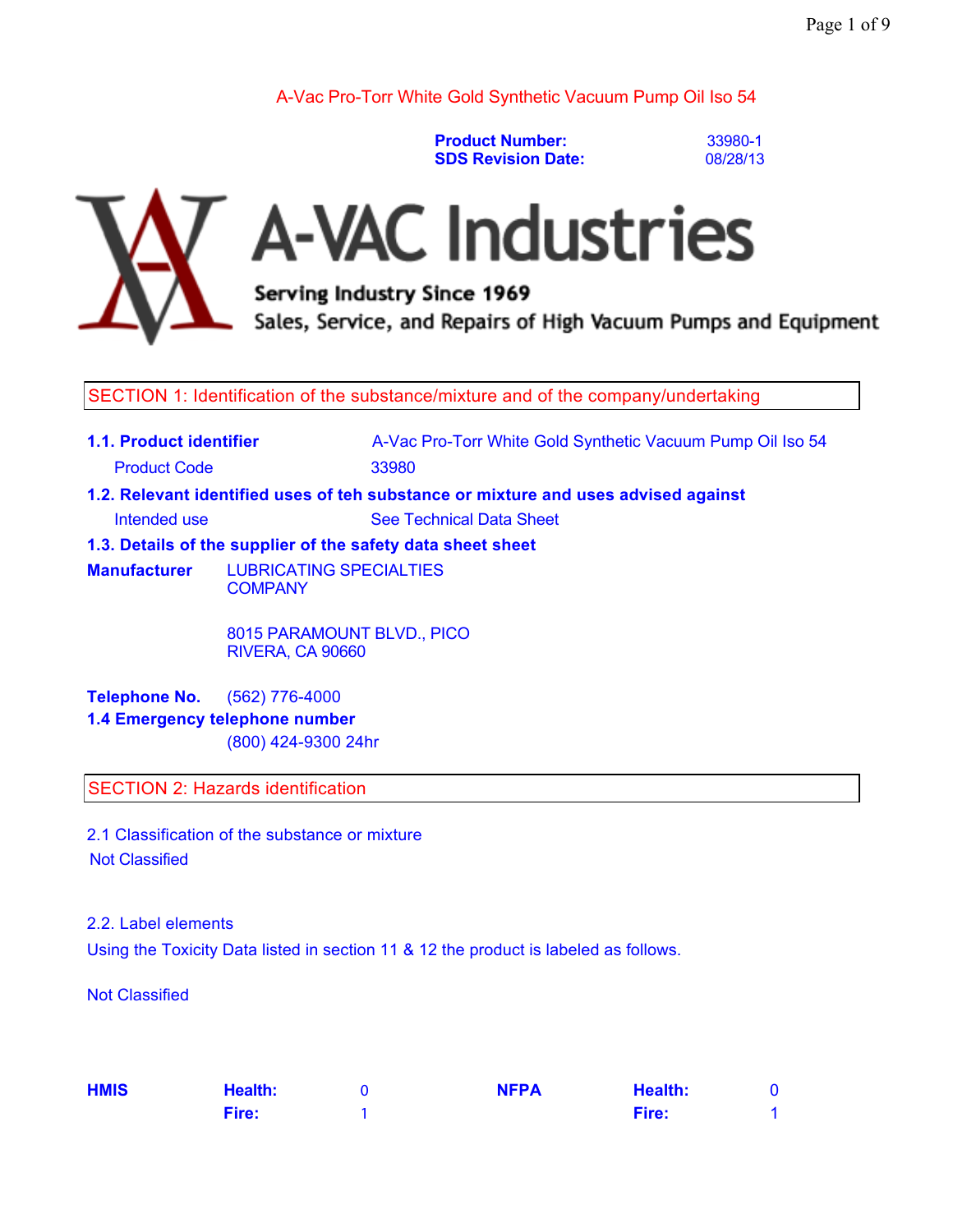| <b>Physical</b><br><b>Hazards:</b> | <b>Reactivity:</b>         |  |
|------------------------------------|----------------------------|--|
| PPE:                               | <b>Special Hazards: --</b> |  |

### 2.3. Other hazards

This product contains no PBT/vPvB chemicals.

## SECTION 3: Composition/information on ingredients

| <b>Ingredient/Chemical Designations</b>                                                                                               | Weight % | EC No. 1272/2008 / GHS<br><b>Classification</b> |
|---------------------------------------------------------------------------------------------------------------------------------------|----------|-------------------------------------------------|
| Mixture of severelyhydrotreated and hydrocracked base oil <100<br>$\ $ (petroleum)<br><b>CAS Number:</b><br><b>Proprietary or N/A</b> |          | <b>INot Classified</b>                          |
| Residual oils (petroleum), solvent refined<br><b>CAS Number:</b><br>0064742-01-4                                                      | ll<10    | <b>Not Classified</b>                           |

\*The full texts of the phrases are shown in Section 16.

### SECTION 4: First aid measures

### 4.1. Description of first aid measures

### **General**

In all cases of doubt, or when symptoms persist, seek medical attention.

Never give anything by mouth to an unconscious person.

### Inhalation

If inhaled, remove person to fresh air and keep comfortable for breathing. If breathing has stopped, give artificial respiration. If breathing is difficult, give oxygen. If unconscious, place in the recovery position and seek medical attention immediately.

### **Skin**

In case of contact, immediately rinse skin with plenty of water. Remove contaminated clothing and shoes. If skin irritation occurs, seek medical attention. Launder contaminated clothing before reuse.

### Eye

In case of contact, immediately rinse eyes with plenty of fresh, clean water for at least 15 minutes. Remove contact lenses if present and continue rinsing. Seek medical attention immediately.

### Ingestion

Do not induce vomiting. Call a physician or emergency medical facility immediately.

### 4.2. Most important symptoms and effects, both acute and delayed

No data available

4.3. Indication of any immediate medical attention and special treatment needed

No data available

SECTION 5: Fire-fighting measures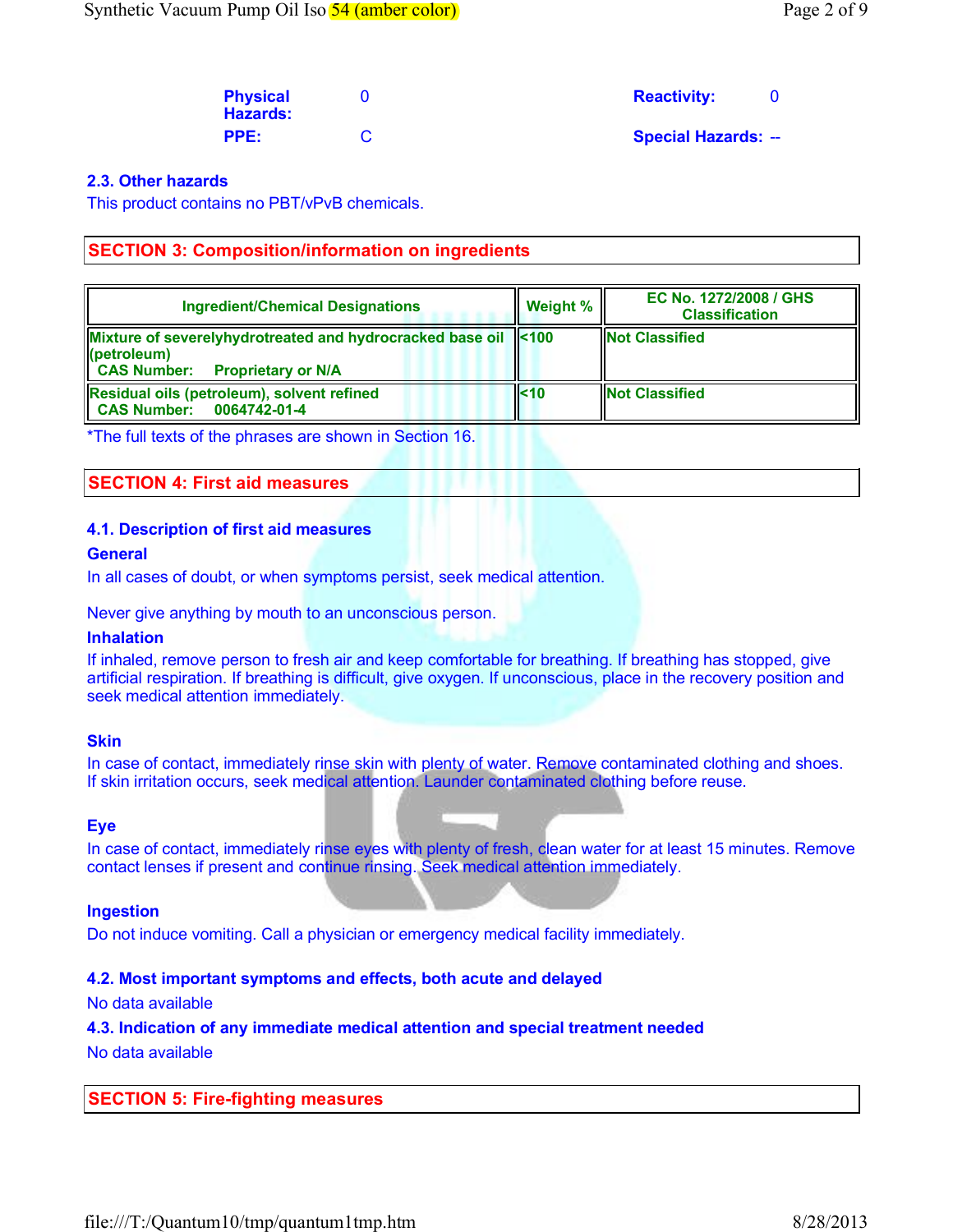# 5.1. Extinguishing media

Use Carbon dioxide (CO2), dry chemical, or foam to extinguish flames.

### 5.2. Special hazards arising from the substance or mixture

Hazardous Decomposition Products: May form CO and CO2.

### 5.3. Advice for fire-fighters

Self-contained full-face positive pressure breathing apparatus (SCBA) should be used. Water can be used to cool and protect exposed material. Do not allow runoff water and contaminants from fire fighting to enter drains or water courses.

## SECTION 6: Accidental release measures

### 6.1. Personal precautions, protective equipment and emergency procedures

Avoid contact with spilled material. Use suitable personal protective equipment. Ventilate area if spilled in confined space or other poorly ventilated areas. Evacuate personnel to safe areas. Keep unnecessary personnel away.

### 6.2. Environmental precautions

Prevent entry into sewers and waterways. Report spills as required to appropriate authorities in accordance with all applicable regulations.

### 6.3. Methods and material for containment and cleaning up

Ventilate the area and avoid breathing vapors. Take the personal protective measures listed in section 8.

Contain and absorb spillage with non-combustible materials e.g. sand, earth, vermiculite. Place in closed containers outside buildings and dispose of according to the Waste Regulations. (See section 13).

Clean, preferably with a detergent. Do not use solvents.

Do not allow spills to enter drains or water courses.

If drains, sewers, streams or lakes are contaminated, inform the local water company immediately. In the case of contamination of rivers, streams or lakes the Environmental Protection Agency should also be informed.

Dispose of in accordance with all federal, state, and local environmental regulations.

### SECTION 7: Handling and storage

### 7.1. Precautions for safe handling

### **Handling**

Avoid skin and eye contact. Wash thoroughly after handling. Avoid breathing vapor. Use with adequate ventilation.

### In Storage

Store in a dry location at room temperature.

Keep this container and vapors from the container away from heat and flame. Keep container closed and maintain all original markings and labels.

### 7.2. Conditions for safe storage, including any incompatibilities

Keep away from strong oxidizing and reducing agents.

CAUTION!!! Do not use cutting or welding torches on drums, even when empty. Do not reuse container. Containers, even those that have been emptied will retain product residue and vapors. Always obey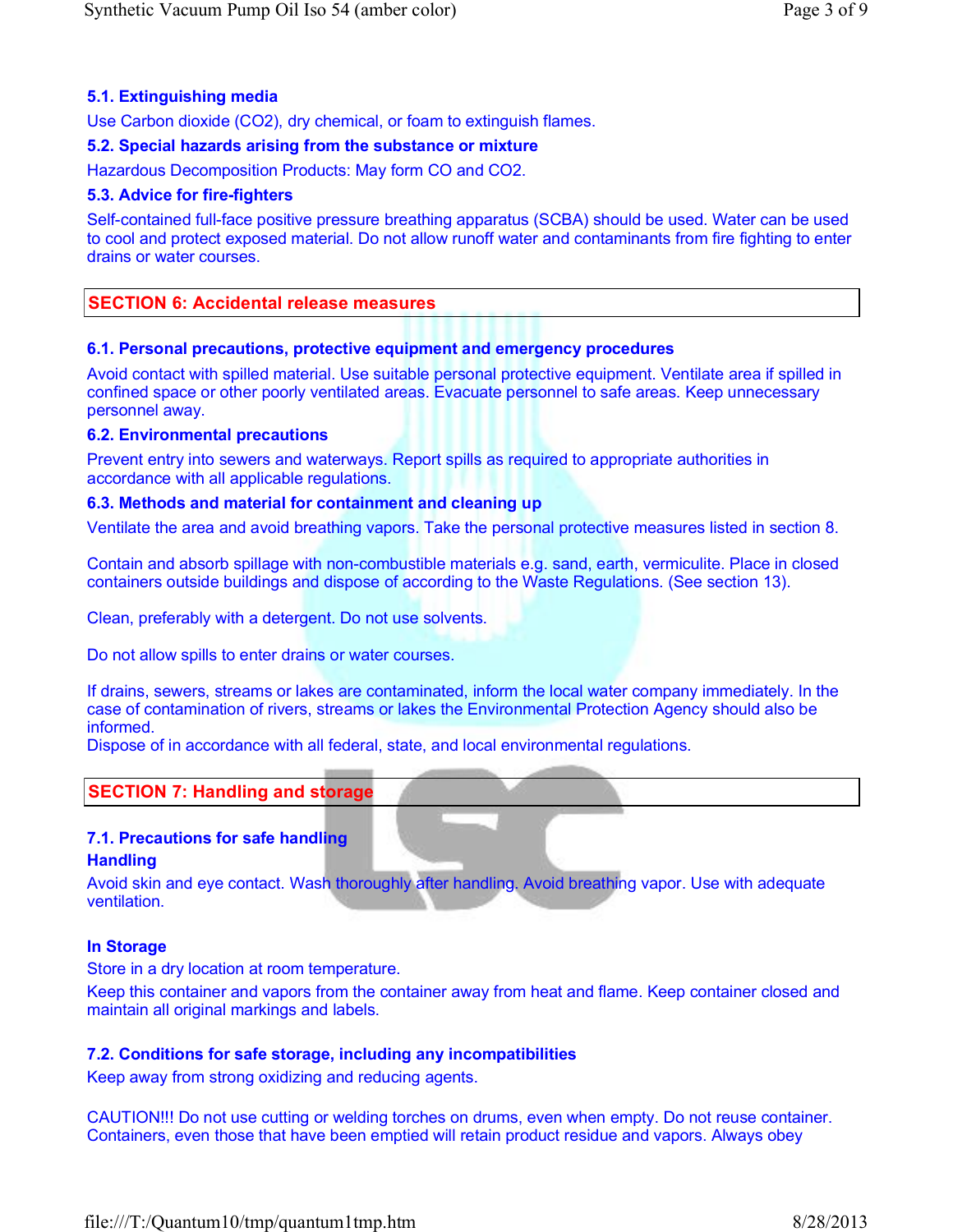hazard warnings and handle empty containers as if they were full.

### 7.3. Specific end use(s)

There are no exposure scenarios, see details in section 1.

# SECTION 8: Exposure controls/personal protection

### 8.1. Control parameters

### The following occupational exposure limits have been established.

| CAS Number                                                                                            | Ingredient    | <b>Source</b>               | Value                       |
|-------------------------------------------------------------------------------------------------------|---------------|-----------------------------|-----------------------------|
| 0064742-01-4<br>Residual oils (petroleum), solvent OSHA<br>Irefined                                   |               | <b>No Established Limit</b> |                             |
|                                                                                                       | <b>ACGIH</b>  | <b>No Established Limit</b> |                             |
|                                                                                                       |               | <b>INIOSH</b>               | <b>No Established Limit</b> |
| Proprietary or<br>Mixture of severelyhydrotreated<br>IN/A<br>and hydrocracked base oil<br>(petroleum) | <b>OSHA</b>   | <b>No Established Limit</b> |                             |
|                                                                                                       | <b>ACGIH</b>  | <b>No Established Limit</b> |                             |
|                                                                                                       | <b>INIOSH</b> | <b>No Established Limit</b> |                             |

### Contains mineral oil. The exposure limits for oil mist are 5 mg/m3 OSHA PEL and 10 mg/m3 ACGIH.

### Carcinogen Data

| <b>CAS No.</b> | Ingredient                                             | <b>Sourcell</b> | Value                                                                 |
|----------------|--------------------------------------------------------|-----------------|-----------------------------------------------------------------------|
| 0064742-01-4   | Residual oils (petroleum), solvent refined             |                 | <b>OSHA</b> Select Carcinogen: No                                     |
|                |                                                        | <b>IIARC</b>    | Group 1: No; Group 2A: No; Group<br>2B: No; Group 3: No; Group 4: No; |
|                | Proprietary or N/A Mixture of severelyhydrotreated and |                 | <b>OSHA</b> Select Carcinogen: No                                     |
|                | (Inydrocracked base oil (petroleum)                    | <b>IIARC</b>    | Group 1: No; Group 2A: No; Group<br>2B: No; Group 3: No; Group 4: No; |

## DNEL/PNEC values

No Data Available

### 8.2. Exposure controls

No special requirements under ordinary conditions of use and with adequate ventilation.

### Eye/face protection

Wear safety glasses. If potential for splash or mist exists, wear chemical goggles or face shield.

### Skin protection

Wear chemical resistant gloves. Gloves should be inspected before each use and discarded if they show tears, pinholes, or signs of wear.

### **Other**

Gloves, overalls, apron, boots, or other suitable protective garments should be worn to minimize contact based on the task being performed.

### Respiratory protection

Use NIOSH/OSHA approved respirator where high vapor concentrations are present.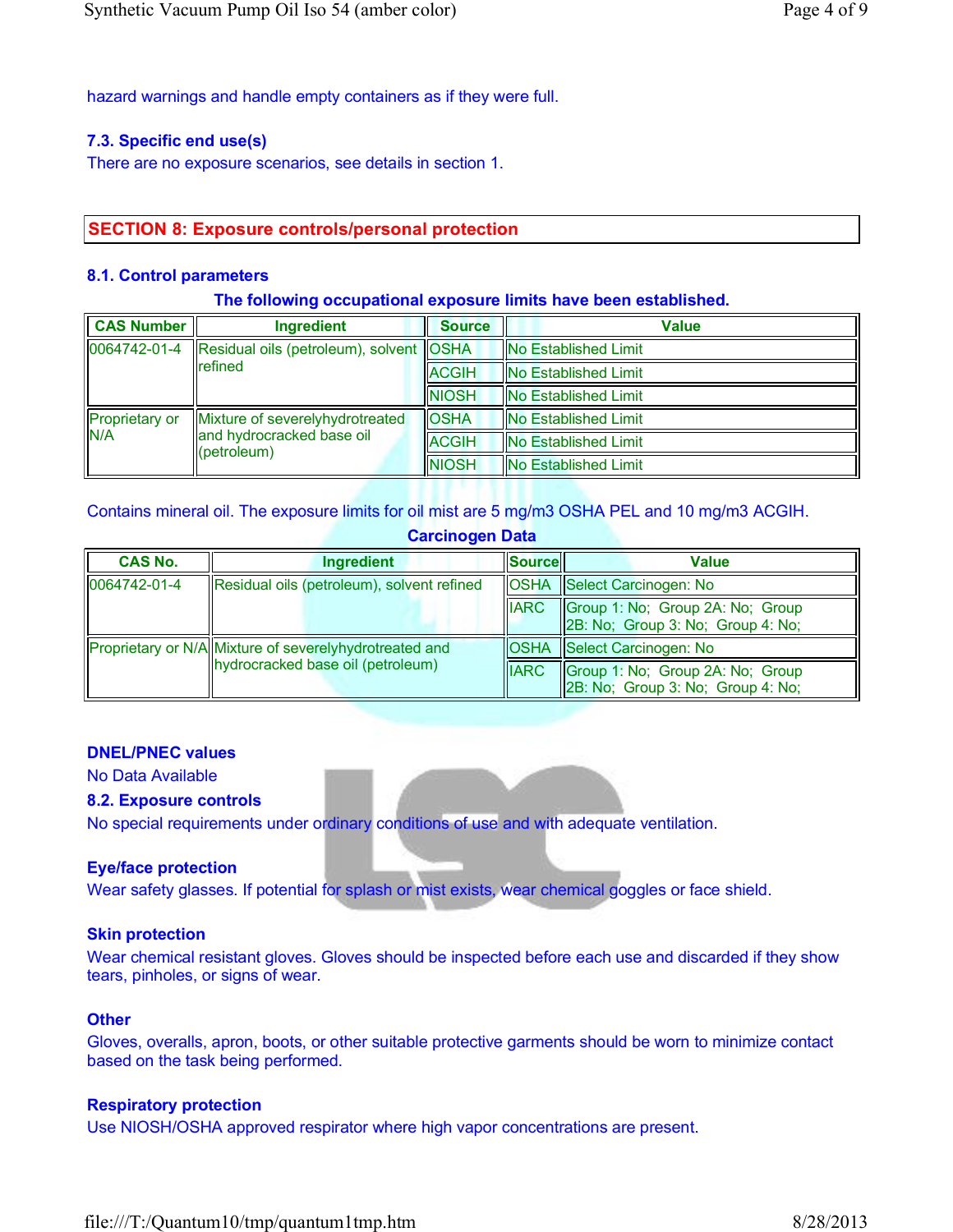No Data Available

# SECTION 9: Physical and chemical properties

| <b>Appearance</b>                                      | <b>AMBER LIQUID</b>   |
|--------------------------------------------------------|-----------------------|
| <b>Odor</b>                                            | <b>Petroleum Odor</b> |
| <b>Odor threshold</b>                                  | <b>Not Determined</b> |
| pH                                                     | <b>Not Measured</b>   |
| Melting point / freezing point (C)                     | <b>Not Determined</b> |
| Initial boiling point and boiling range (C)            | <b>Not Measured</b>   |
| <b>Flash point (C)</b>                                 | > 180                 |
| Evaporation rate (H20 = 1)                             | <b>Not Determined</b> |
| <b>Flammability (solid, gas)</b>                       | <b>Not Applicable</b> |
| <b>Upper/lower flammability or explosive limits</b>    |                       |
| <b>Lower Explosive Limit:</b>                          | <b>Not Determined</b> |
| <b>Upper Explosive Limit:</b>                          | <b>Not Determined</b> |
| <b>Vapor pressure (Pa)</b>                             | <b>Not Determined</b> |
| <b>Vapor density</b>                                   | Heavier than air.     |
| <b>Relative density</b>                                | 0.852                 |
| <b>Solubility(ies)</b>                                 | negligible            |
| <b>Partition coefficient n-octanol/water (Log Kow)</b> | <b>Not Determined</b> |
| <b>Auto-ignition temperature (C)</b>                   | <b>Not Determined</b> |
| <b>Decomposition temperature</b>                       | <b>Not Determined</b> |
| <b>Viscosity (cSt)</b>                                 |                       |
| @ 100 C                                                | <b>Not Measured</b>   |
| @ 40 C                                                 | <b>Not Measured</b>   |
| <b>Pour point temperature (C)</b>                      | <b>Not Determined</b> |
| <b>Volatile Organic Compounds</b>                      | nil                   |
| <b>SADT</b>                                            | <b>Not Determined</b> |
|                                                        |                       |

The data listed above are typical physical and chemical properties that do not constitute product specification.

### 9.2. Other information

DMSO extract by IP346: Less than 3.0 wt % (mineral oil component only)

# SECTION 10: Stability and reactivity

10.1. Reactivity No data available 10.2. Chemical stability Material is normally stable at ambient temperature and pressure. 10.3. Possibility of hazardous reactions May react with: oxidizing agents.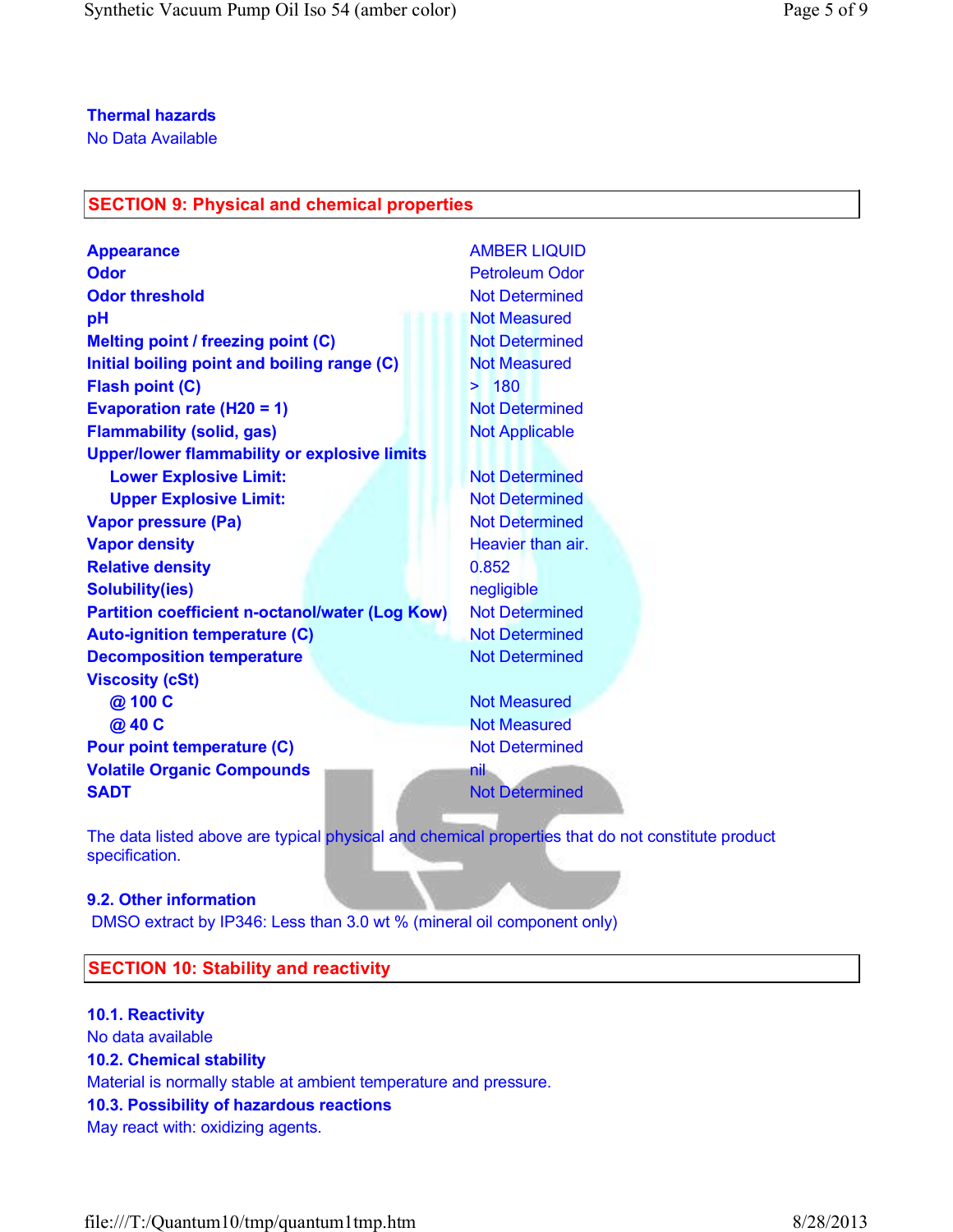# 10.4. Conditions to avoid

High temperature, sparks, and open flames.

### 10.5. Incompatible materials

Keep away from strong oxidizing and reducing agents.

### 10.6. Hazardous decomposition products

Hazardous Decomposition Products: May form CO and CO2.

# SECTION 11: Toxicological information

### Acute toxicity

The preparation has been assessed using the Acute Toxicity Data listed below, and classified for toxicological hazards accordingly. See section 2 for details.

| <b>Ingredient</b>                                                                                  | Oral LD50,<br>mg/kg  | Skin LD50,<br>mg/kg  | <b>Inhalation</b><br>vapor LD50,<br>mg/L/4hr |
|----------------------------------------------------------------------------------------------------|----------------------|----------------------|----------------------------------------------|
| Mixture of severelyhydrotreated and<br>hydrocracked base oil (petroleum) -<br>(Proprietary or N/A) | <b>Not Available</b> | <b>Not Available</b> | <b>Not Available</b>                         |
| Residual oils (petroleum), solvent refined -<br>$I(0064742-01-4)$                                  | <b>Not Available</b> | <b>Not Available</b> | <b>Not Available</b>                         |

| Classification                | Category              | <b>Hazard Description</b> |
|-------------------------------|-----------------------|---------------------------|
| Acute toxicity (oral)         | <b>Not Classified</b> | Not Applicable            |
| Acute toxicity (dermal)       | <b>Not Classified</b> | <b>Not Applicable</b>     |
| Acute toxicity (inhalation)   | <b>Not Classified</b> | <b>Not Applicable</b>     |
| Skin corrosion/irritation     | <b>Not Classified</b> | <b>Not Applicable</b>     |
| Serious eye damage/irritation | <b>Not Classified</b> | <b>Not Applicable</b>     |
| Respiratory sensitization     | <b>Not Classified</b> | <b>Not Applicable</b>     |
| <b>Skin sensitization</b>     | <b>Not Classified</b> | <b>Not Applicable</b>     |
| Germ cell mutagenicity        | <b>Not Classified</b> | <b>Not Applicable</b>     |
| Carcinogenicity               | <b>Not Classified</b> | <b>Not Applicable</b>     |
| Reproductive toxicity         | <b>Not Classified</b> | <b>Not Applicable</b>     |
| STOT-single exposure          | <b>Not Classified</b> | <b>Not Applicable</b>     |
| STOT-repeated exposure        | <b>Not Classified</b> | <b>Not Applicable</b>     |
| Aspiration hazard             | <b>Not Classified</b> | <b>Not Applicable</b>     |

# SECTION 12: Ecological information

### 12.1. Toxicity

The preparation has been assessed following the conventional method of the Dangerous Preparations Directive 1999/45/EC and is not classified as dangerous for the environment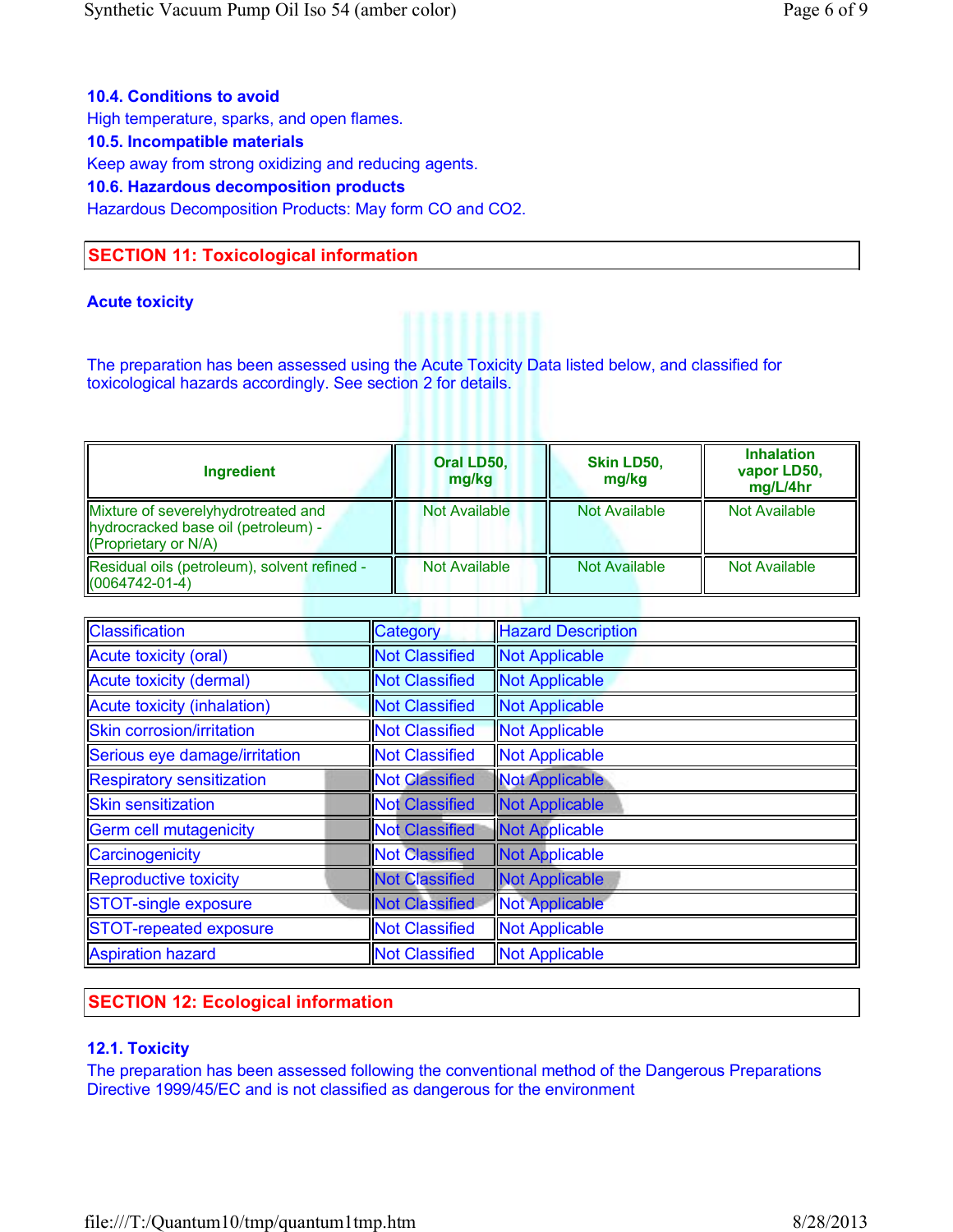# Aquatic Ecotoxicity

| Ingredient                                                                                                              | 96 hr LC50 fish,<br>ma/l | $\ $ 48 hr EC50 crustacea,<br>ma/l | ErC50 algae,<br>ma/l |
|-------------------------------------------------------------------------------------------------------------------------|--------------------------|------------------------------------|----------------------|
| Mixture of severelyhydrotreated and<br>hydrocracked base oil (petroleum) -<br>$\sqrt{\frac{P}{P}}$ (Proprietary or N/A) | Not Available            | Not Available                      | Not Available        |
| Residual oils (petroleum), solvent refined -<br>$I(0064742-01-4)$                                                       | Not Available            | Not Available                      | Not Available        |

# 12.2. Persistence and degradability

There is no data available on the preparation itself. 12.3. Bioaccumulative potential Not Measured 12.4. Mobility in soil No data available 12.5. Results of PBT and vPvB assessment This product contains no PBT/vPvB chemicals. 12.6. Other adverse effects No data available SECTION 13: Disposal considerations

# 13.1. Waste treatment methods

Consult federal, state and local regulations regarding disposal methods, recycle used oil. Do not contaminate used oil with solvents or other chemicals.

# SECTION 14: Transport information

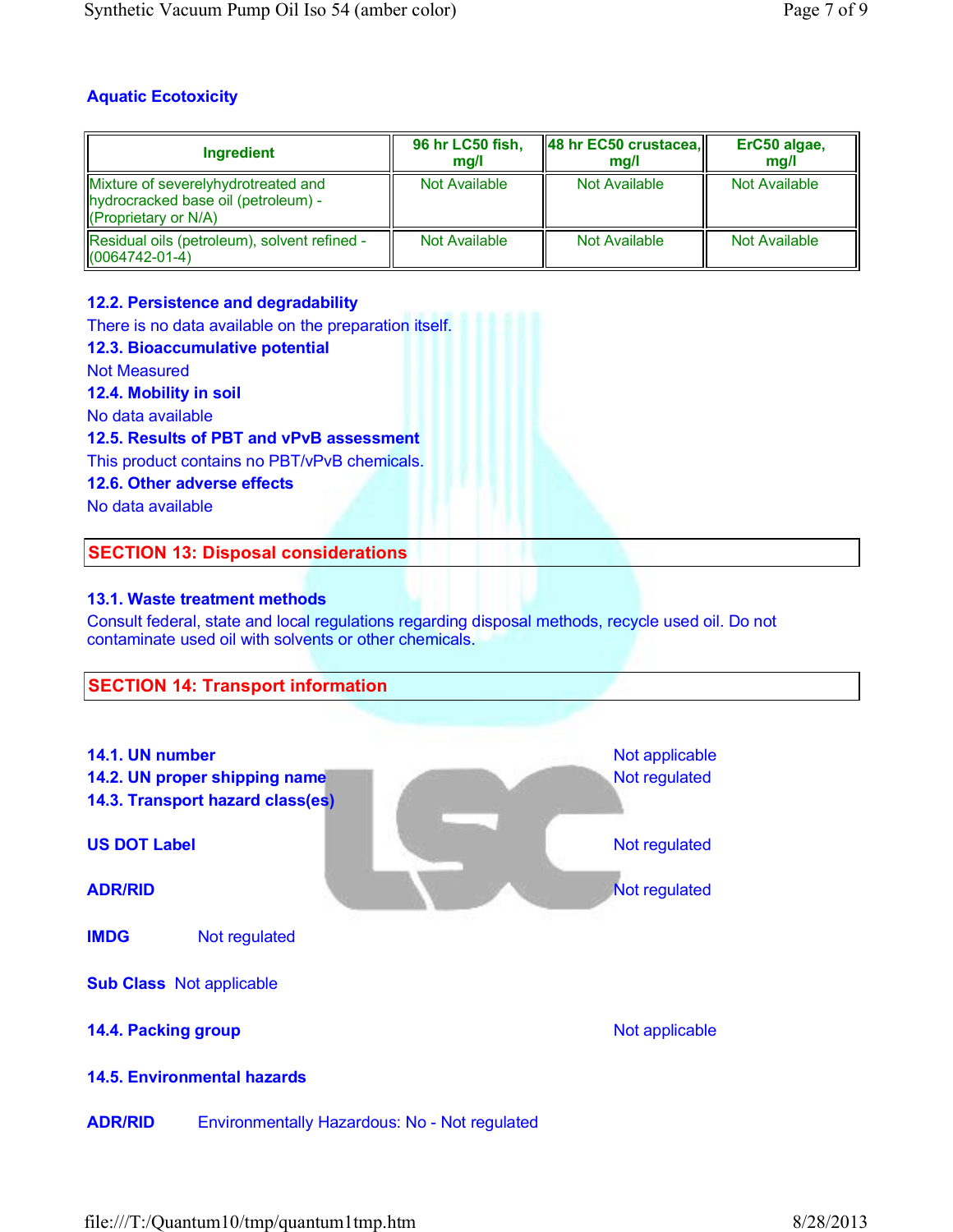## IMDG Marine Pollutant: No - Not regulated

# 14.6. Special precautions for user

No further information

# 14.7. Transport in bulk according to Annex II of MARPOL73/78 and the IBC Code

Not Applicable

# SECTION 15: Regulatory information

### National Legislation

United States:

The regulatory data in Section 15 is not intended to be all-inclusive, only selected regulations are represented.

All ingredients of this product are listed on the TSCA (Toxic Substance Control Act) Inventory or are not required to be listed on the TSCA Inventory.

| SARA 311/312 (>0.1%):                                                              | Not applicable   |
|------------------------------------------------------------------------------------|------------------|
| SARA 313 (>0.1%):                                                                  | Not applicable   |
| <b>CERCLA (&gt;0.1%):</b>                                                          | Not applicable   |
| <b>Inventory - Canada - Non-</b><br><b>Domestic Substances List</b><br>(NDSL):     | Not applicable   |
| <b>California Proposition 65 Cancer: Not applicable</b>                            |                  |
| <b>California Proposition 65</b><br><b>Developmental:</b>                          | Not applicable   |
| <b>California Proposition 65 Female</b><br><b>Reproductive:</b>                    | Not applicable   |
| <b>California Proposition 65 Male</b><br><b>Reproductive:</b>                      | Not applicable   |
| <b>Inventory - Australia - Inventory</b><br>of Chemical Substances (AICS):         |                  |
| Residual oils (petroleum), solvent refined                                         |                  |
| <b>Inventory - Japan Existing and</b><br><b>New Chemical Substances</b><br>(ENCS): |                  |
| Residual oils (petroleum), solvent refined                                         | $\left( \right)$ |
| <b>Korean Existing Chemicals</b><br><b>Inventory:</b>                              |                  |
| Residual oils (petroleum), solvent refined                                         |                  |
| <b>Inventory of Existing Chemical</b><br><b>Substances in China:</b>               |                  |
| Residual oils (petroleum), solvent refined                                         |                  |